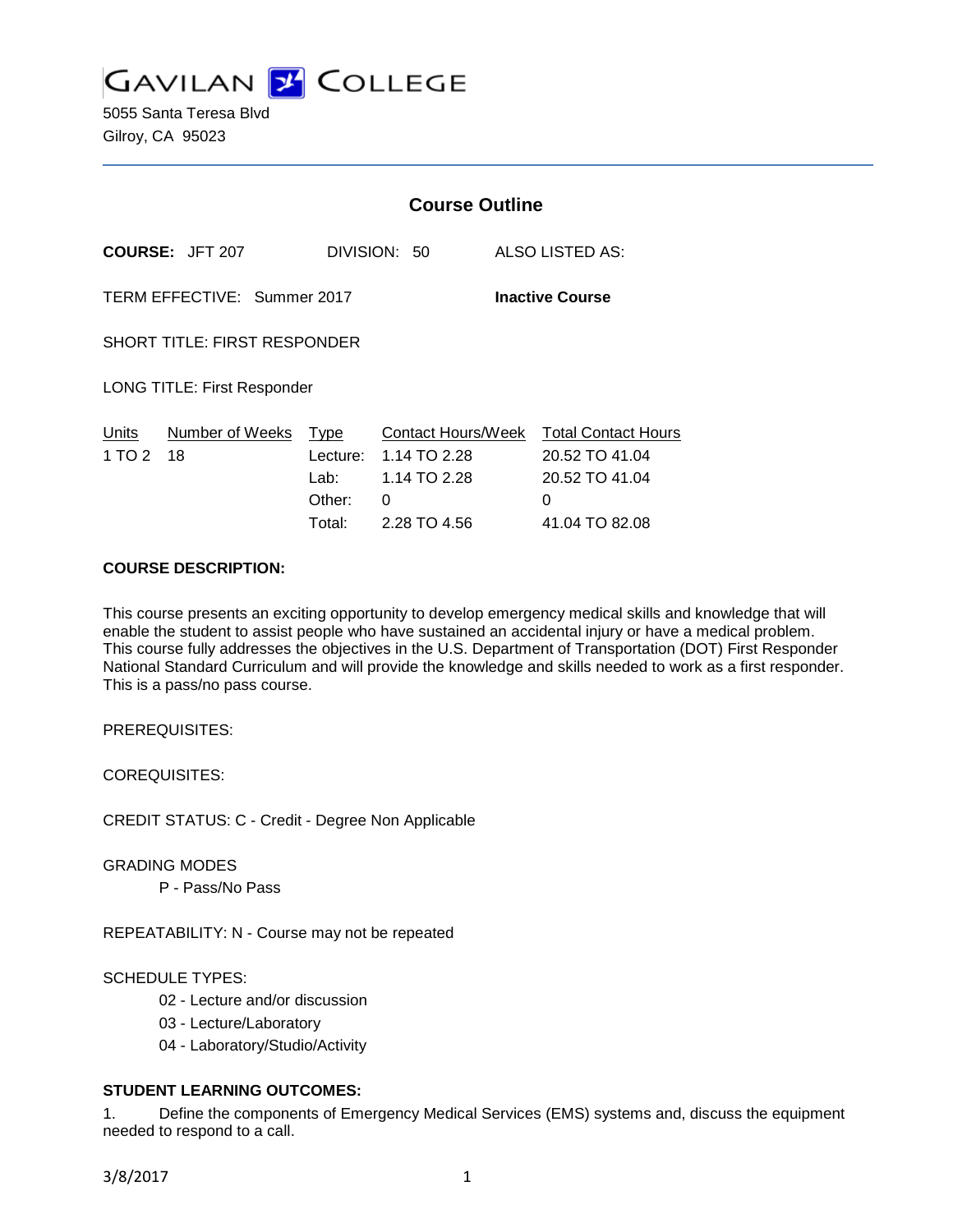Measure: Oral exercises, quiz ILO: 3,2,1

2. Describe the steps the First Responder should take for personal protection from airborne and bloodborne pathogens.

Measure: Performance exam, quiz ILO: 3, 2, 6

3. List the actions that a First Responder should take to assist in the preservation of a crime scene. Measure: quiz, role play exercises ILO: 3, 2, 1,

4. Name and label the major structures of the respiratory system on a diagram. Measure: oral test, skills demonstration ILO: 2,3,1

5. Perform cardiopulmonary resuscitation (CPR) and rescue breathing during skills exam Measure: exam ILO: 3, 2, 1

6. Differentiate between obtaining a pulse in an adult, child, and infant patient. Measure: demonstration, exam ILO: 3,2,1

7. List and describe the steps of the patient initial assessment. Measure: skills demonstration, exam ILO: 3,2,1

8. Differentiate between arterial, venous, and capillary bleeding. Measure: discussion, skills demonstration, ILO: 3,2,1

9. Describe the role of the First Responder in multiple-casualty situations during class exercises. Measure: Class discussion, role play ILO: 3, 2,1

10. Name and label the major structures of the respiratory system on a diagram Measure: Written exercise ILO: 3, 2

CONTENT, STUDENT PERFORMANCE OBJECTIVES, OUT-OF-CLASS ASSIGNMENTS Inactive Course: 02/27/2017 4-16 Hours I. Preparing to Be a First Responder Define the components of Emergency Medical Services (EMS) services.

A. Introduction to the EMS System

3/8/2017 2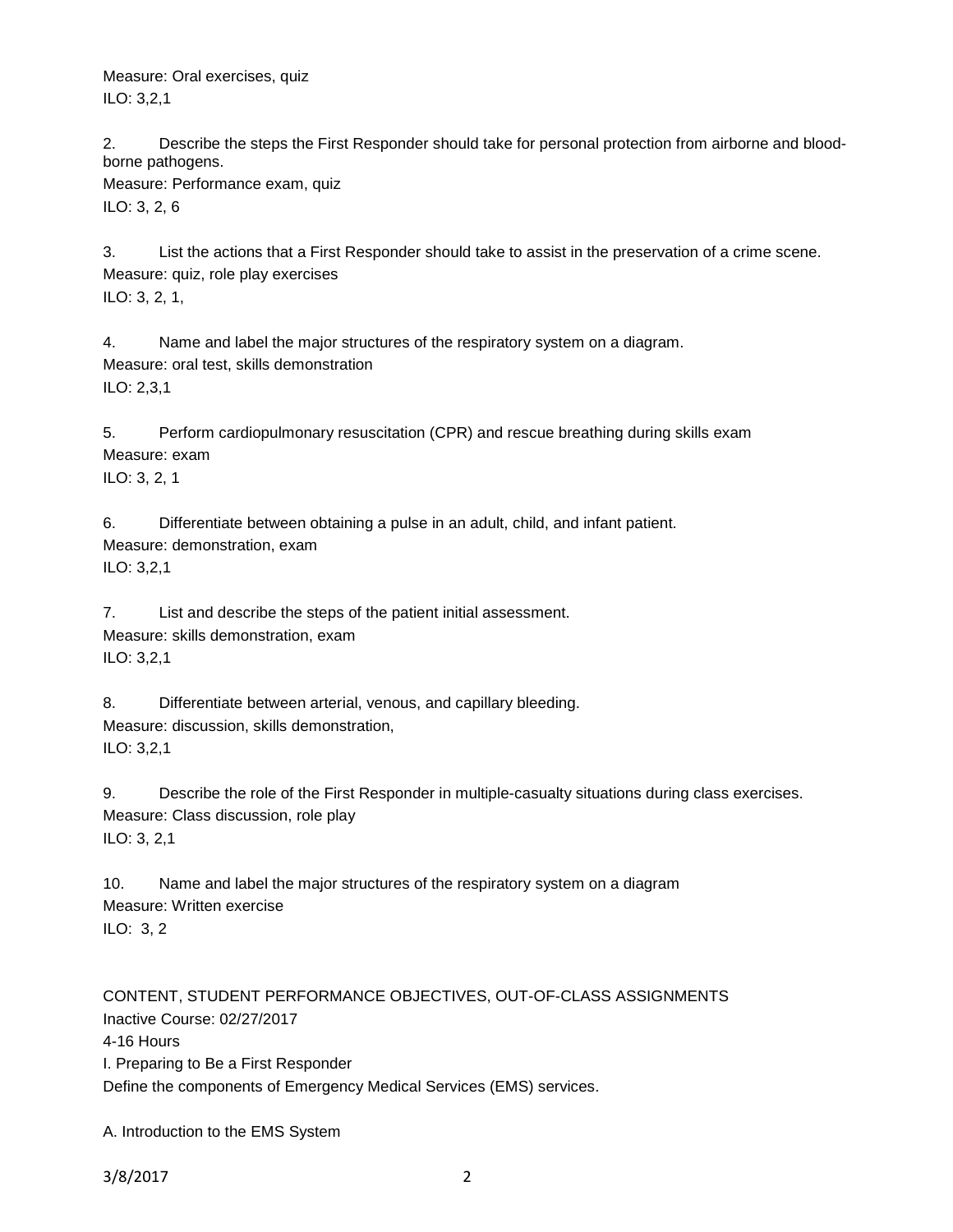- 1. Reporting
- 2. Dispatch
- 3. First Response
- 4. Hospital Care
- B. The Well-Being of the First Responder
	- 1. Attitude and Conduct
	- 2. Emotional aspects of Emergency Medical Care
	- 3. Stress Management
- C. Medical, Legal, and Ethical Issues
	- 1. Standard of Care
	- 2. Ethical Responsibilities and Competence
	- 3. Legal Concepts
- D. The Human Body
	- 1. Anatomy
	- 2. Body Systems
	- 3. Skeletal System
	- 4. Nervous System
- E. Lifting and Moving Patients
	- 1. General Principles
	- 2. Body Mechanics
	- 3. Emergency Movement of Patients
	- 4. Equipment
- 4-16 Hours
- II. Airway

The student will name and label the major structures of the respiratory system on a diagram.

A. Airway Management

- 1. Anatomy and Function of the Respiratory System
- 2. Rescue Breathing

4-8 Hours

III. Patient Assessment

The student will explain the reason for prioritizing a patient for care or transport during class exercises.

- A. Patient Assessment
	- 1. Scene Size-Up
	- 2. Physical Examination
	- 3. Medical History
	- 4. Ongoing Assessment
- B. Communications and Documentation
	- 1. Voice Systems
	- 2. Data Systems

10-24 Hours

IV. Circulation

The student will list the steps of one-rescuer adult Cardiopulmonary resuscitation (CPR).

A. Anatomy and Function of the Circulatory System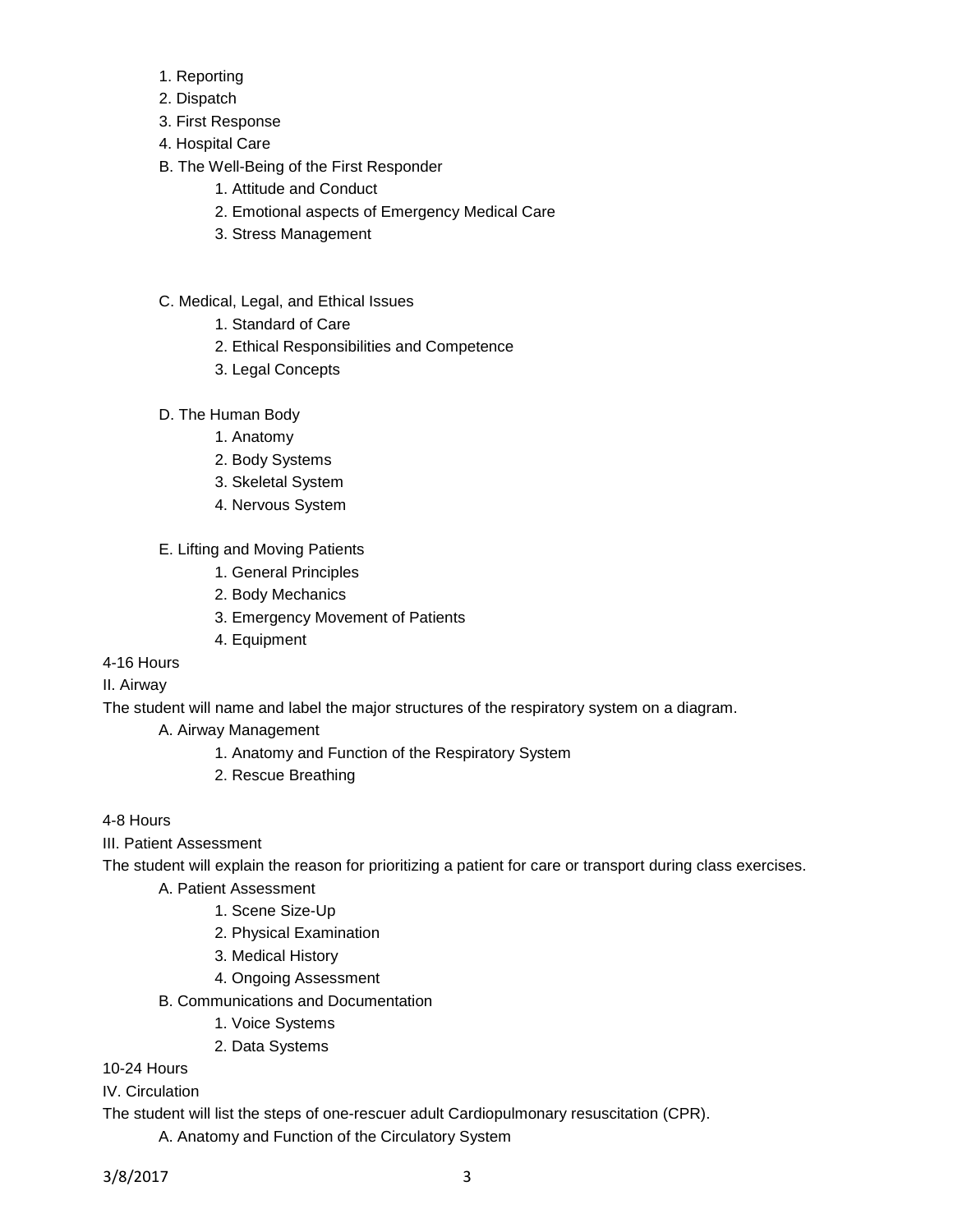- 1. Cardiac Arrest
- B. Professional Rescuer CPR
	- 1. Components of CPR
	- 2. The Cardiac Chain of Survival
	- 3. Technique of External Cardiac Compression
- 4. Automated External Defibrillator (AED)
	- 5. One-Rescuer CPR
	- 6. Two-Rescuer CPR
- 7. CPR Infant
- 8. CPR Child
- 9. CPR Adult
- 6-8 Hours
- V. Illness and Injury

The student will explain the major signs, symptoms, and initial treatment of a patient with a heart attack.

- A. Medical Emergencies
	- 1. Altered Mental Status
	- 2. Seizures
	- 3. Specific Medical Conditions
- B. Poisoning and Substance Abuse
	- 1. Ingested Poisons
	- 2. Inhaled Poisons
	- 3. Injected Poisons
	- 4. Absorbed Poisons
	- 5. Alcohol
	- 6. Drugs
- C. Behavioral Emergencies
	- 1. Behavioral Crises
	- 2. Situational Crisis
	- 3. Crisis Management
- D. Bleeding, Shock, and Soft Tissue Injuries
	- 1. Body Substance Isolation and Soft-Tissue Injuries
	- 2. Shock
	- 3. Bleeding
	- 4. Wounds
	- 5. Burns
- E. Injuries to Muscles and Bones
	- 1. Mechanism of Injury
	- 2. Types of Injuries
	- 3. Body Substance Isolation and Musculoskeletal Injuries
	- 4. Treatment of Musculoskeletal Injuries

# 4-8 Hours

VI. Childbirth, Pediatrics, and Geriatrics

The student will define the terms crowning, bloody show, labor and, abortion during written exam.

- A. Childbirth
- 1. Assessing the Birth Situation
- 2. Body Substance Isolation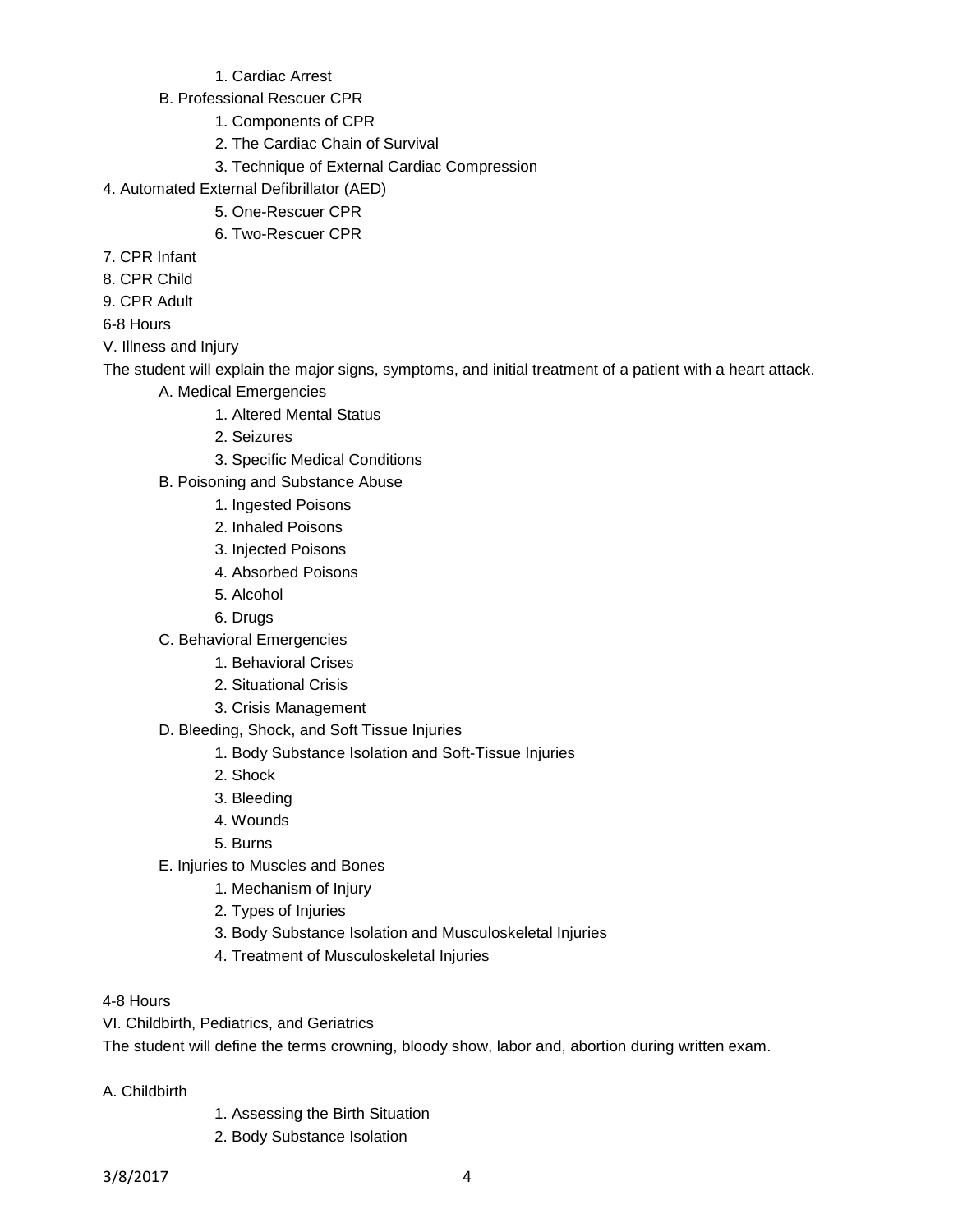- 3. Assisting with Delivery
- 4. Complications of Childbirth
- B. Pediatric Emergencies
	- 1. Pediatric Anatomy and Function
	- 2. Examining a Child
	- 3. Sudden Illness and Medical Emergencies
- C. Geriatric Emergencies
	- 1. Sensory Changes
	- 2. Musculoskeletal and Mobility Issues
	- 3. Medical Considerations
	- 4. Mental Considerations
	- 5. Elder Abuse

4-8 Hours

VII. EMS Operations

The student will describe the role of the First Responder in multiple-casualty situations during class exercises.

A. EMS Operations

- 1. Helicopter Operations
- 2. Extrication
- 3. Hazardous Materials Incidents
- 4. Multiple-Casualty Incidents
- B. Terrorism Awareness
	- 1. Weapons of Mass Destruction
	- 2. Potential Targets and Risks
	- 3. Agents and Devices
- 4-8 Hours
- VIII. Enrichment

Students will describe the initial treatment of a patient in the water during class exercises.

- A. Special Rescue
	- 1. Water and Ice Rescue
	- 2. Confined Space Rescue
	- 3. Farm Rescue
	- 4. Bus Rescue
- B. Supplemental Skills
	- 1. Blood Pressure
	- 2. Oxygen Administration
	- 3. Bag-Mask Device
	- 4. Pulse Oximetry
	- 5. Assisting Other EMS Providers

## **METHODS OF INSTRUCTION:**

Lecture, discussion and demonstration will serve as the medium of instruction. Regular reading assignments will be made for out-of-class study.

## **METHODS OF EVALUATION:**

3/8/2017 5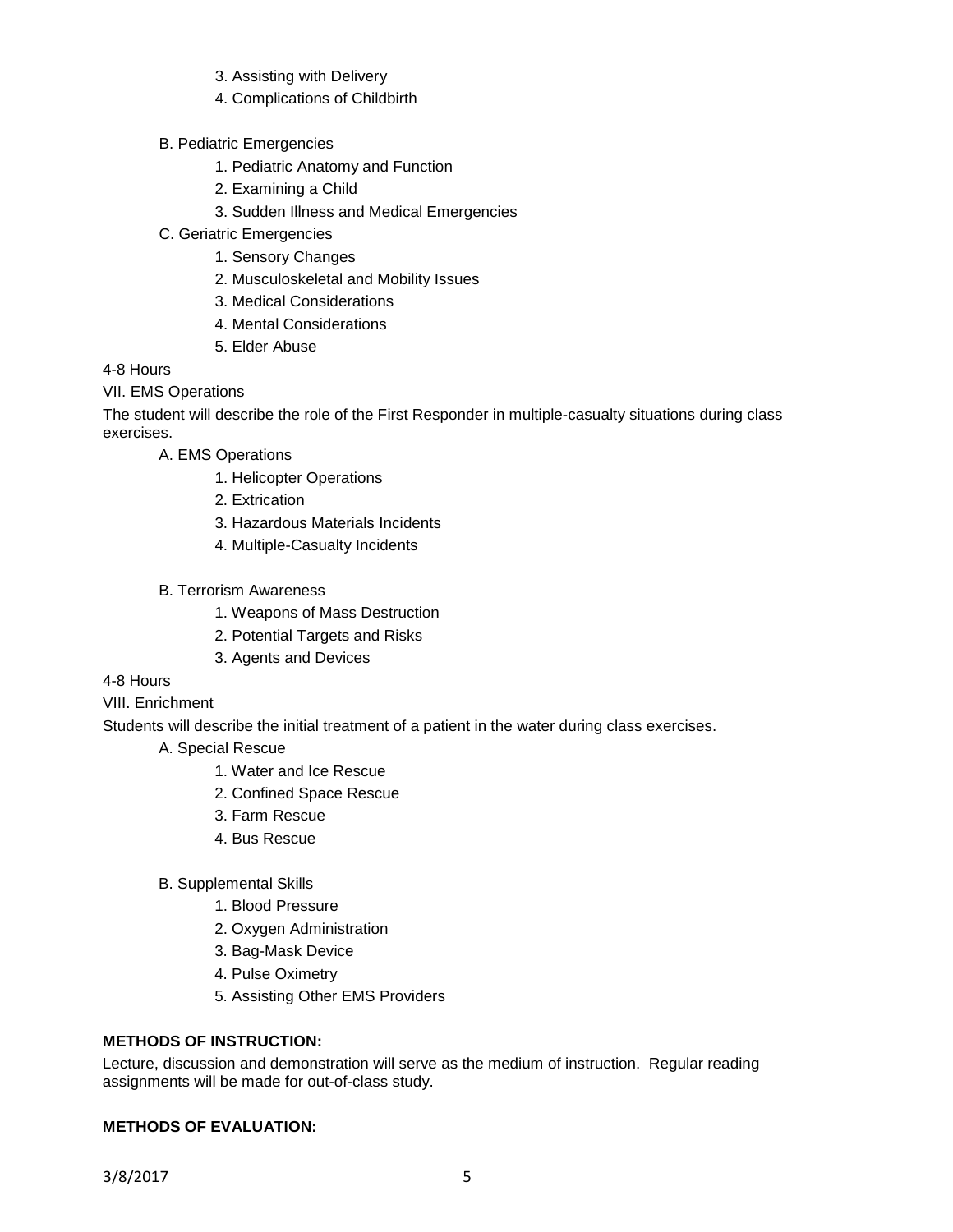CATEGORY 1 - The types of writing assignments required: Percent range of total grade: 10 % to 15 % Written Homework Reading Reports

CATEGORY 2 - The problem-solving assignments required: Percent range of total grade: 20 % to 25 % Homework Problems Field Work **Quizzes** 

CATEGORY 3 - The types of skill demonstrations required: Percent range of total grade: 40 % to 60 %

Class Performance/s Performance Exams

CATEGORY 4 - The types of objective examinations used in the course: Percent range of total grade: 15 % to 40 % Multiple Choice True/False Other: Skills Exam

CATEGORY 5 - Any other methods of evaluation:

Percent range of total grade: 0 % to %

## **REPRESENTATIVE TEXTBOOKS:**

Required: AAOS, "First Responder", Jones and Bartlett, 2007 Reading level of text: 12 grade, Verified by: An-Yeung

Other textbooks or materials to be purchased by the student: Workbook, or other appropriate college level text.

#### **ARTICULATION and CERTIFICATE INFORMATION**

Associate Degree: CSU GE: IGETC: CSU TRANSFER: Not Transferable UC TRANSFER: Not Transferable